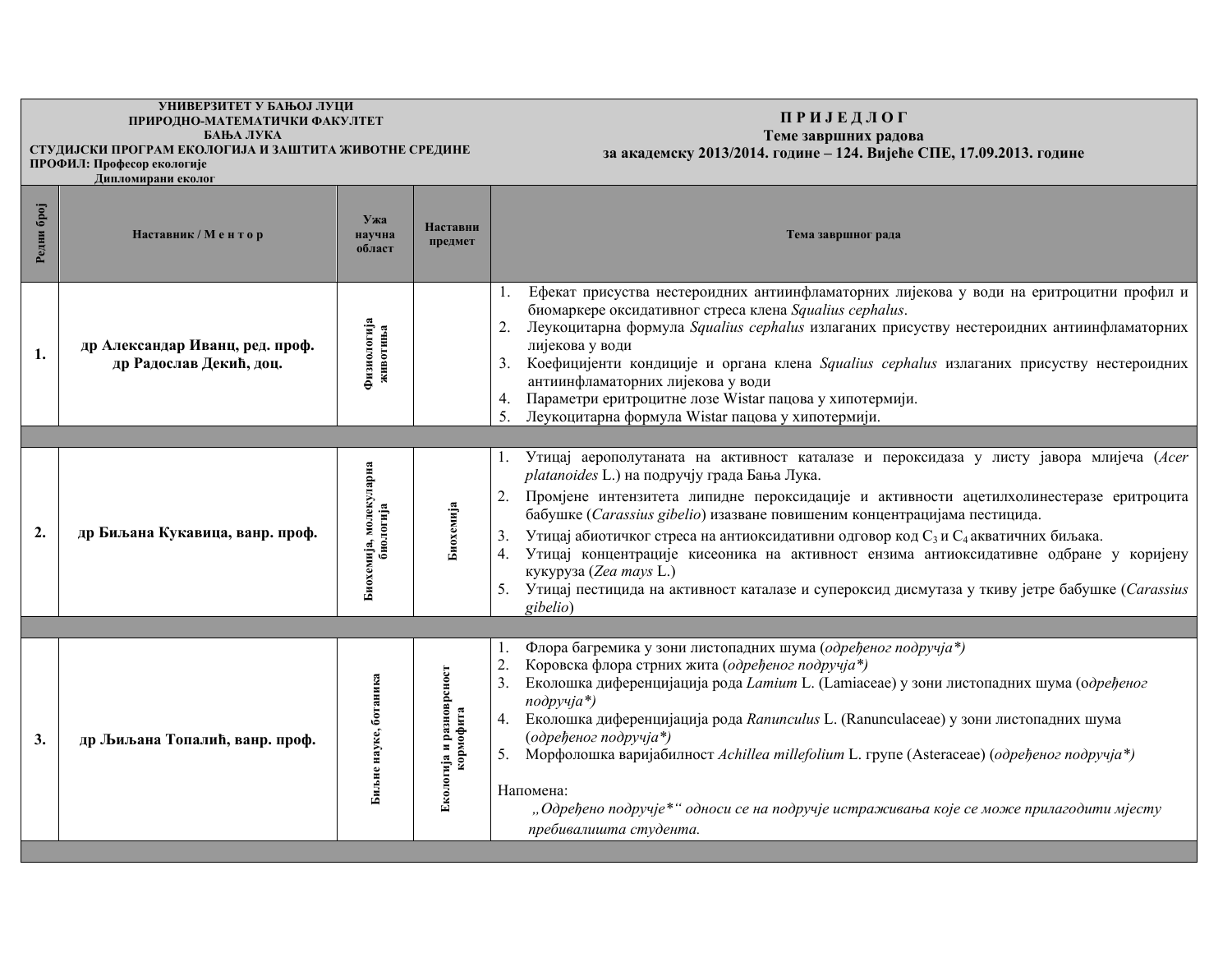| 4. | др Невенка Павловић, ред. проф.    | биодиверзитета<br>Екологија,<br>заштита | Еколог. и зашт.<br>Ос. екологије;<br><u>е [ипвгулои</u><br>коп. вода;<br>Екологија     | 1.<br>$\overline{2}$ .<br>3.<br>4.<br>5. | Биоценотички састав зообентоса Сане у Приједору<br>Поређење зообентоса лијеве и десне стране Врбаса код моста "Венеција"- Бања Лука<br>Сезонска динамика бројности Trichoptera, Plecoptera, Ephemeroptera потока<br>Однос биомасе и бројности зообентоса у зони кренона<br>Популационе карактеристике представника рода Helicella око стадиона "Борац" Бања Лука                                                                                                                                                                                                        |
|----|------------------------------------|-----------------------------------------|----------------------------------------------------------------------------------------|------------------------------------------|-------------------------------------------------------------------------------------------------------------------------------------------------------------------------------------------------------------------------------------------------------------------------------------------------------------------------------------------------------------------------------------------------------------------------------------------------------------------------------------------------------------------------------------------------------------------------|
| 5. | др Живојин Ерић, ред. проф.        | Микробиологија;<br>биологија ћелије     | микроорганизама.<br>Биологија ћелије<br>разносврсност<br>Екологија и                   | 1.<br>2.<br>4.<br>5.                     | Утицај микроталасног зрачења на вијабилност <i>Escherichia coli</i> atcc 11775 (Лит. A: 8, 9)<br>Утицај тешких метала на бројност микроорганизама у земљишту (Лит. А: 9,10).<br>Бактериолошки индикатори стања и квалитета воде ријеке Црквина са еколошког аспекта (Лит. А:<br>$1-9$ .<br>Утицај електромагнетних поља на α-ћелије панкреаса код пацова (Лит. Б. 2, 5-7,10; Ц. 2, 4,10,12)<br>Утицај електромагнетних поља на В-ћелије панкреаса код пацова (Лит. Б. 2, 5-7,10; Ц. 2,4,10,12)                                                                          |
| 6. | др Живко Станковић, ред. проф.     | Физиологија биљака                      | Физиологија и<br>екофизиологија биљака                                                 | $\mathbf{I}$ .<br>2.<br>5.               | Дејство различитих концентрација бакра на неке морфолошке и физиолошке показатеље<br>одабране биљне врсте<br>Дејство различитих концентрација олова на неке морфолошке и физиолошке показатеље<br>одабране биљне врсте<br>3. Дејство различитих концентрација кадмијума на неке морфолошке и физиолошке показатеље<br>одабране биљне врсте<br>4. Дејство различитих концентрација цинка на неке морфолошке и физиолошке показатеље<br>одабране биљне врсте<br>Дејство различитих концентрација никла на неке морфолошке и физиолошке показатеље<br>одабране биљне врсте |
| 7. | др Весна Миланков, ред. проф.      | Еволусиона<br>биологија                 | Еволуциона и<br>системска<br>екологија                                                 | 1.<br>2.<br>3.<br>4.<br>5.               | Значај фенотипске пластичности у диверзификацији и специјацији<br>Повезаност адаптивне вредности јединки и генетичког диверзитета<br>Генетички мониторинг у заштити угрожених врста<br>Значај сексуалне селекције у специјацији<br>Еколошка специјација: модели и механизми                                                                                                                                                                                                                                                                                             |
| 8. | др Владимир Стевановић, ред. проф. | Екологија, заштита<br>биодиверзитета    | Екологија биљака са<br>фитогеографијом,<br>Биогеографија и<br>тета<br>заштита<br>биоди | 1.<br>$\overline{2}$ .<br>3.             | Хазмофитска флора кањона Врбаса<br>Бројност и стање популације ендемичне облигатне серпентинофите Gypsophila spergulaefolia у<br>околини Бања Луке<br>Прилог познавања флоре одабраног локалитета 1,2,3,4                                                                                                                                                                                                                                                                                                                                                               |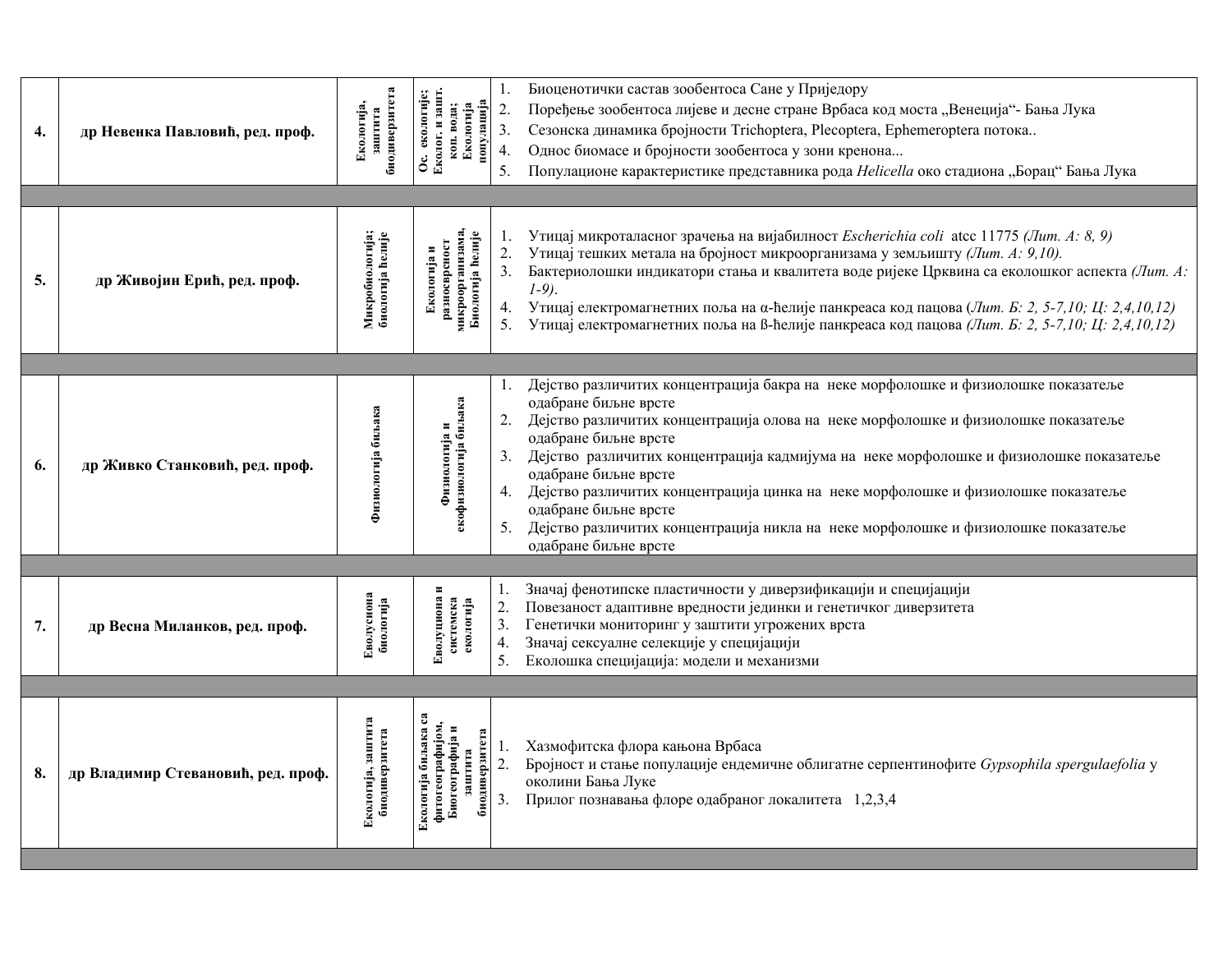| 9.  | др Нина Јањић, доц.          | Друге биолошке<br>дисциплине                     | екологије и заштите<br>животне средине I и II<br>Методика наставе              | Наставни план и програм предмета Екологија у основним школама код нас и у свијету<br>Наставни план и програм предмета Екологија у средњим школама код нас и у свијету<br>$\overline{2}$ .<br>Реализација теренске наставе из предмета Екологија у основним школама код нас и у свијету<br>Реализација теренске наставе из предмета Екологија у средњим школама код нас и у свијету<br>Школски врт, еколошки кутак и огледне парцеле у основним и средњим школама |
|-----|------------------------------|--------------------------------------------------|--------------------------------------------------------------------------------|------------------------------------------------------------------------------------------------------------------------------------------------------------------------------------------------------------------------------------------------------------------------------------------------------------------------------------------------------------------------------------------------------------------------------------------------------------------|
|     |                              | Биљне науке,<br>ботаника                         | Морфологија<br>бињака                                                          | Утицај загађења на карактеристике стома дате врсте<br>Листови сунца и сјене дате врсте<br>$\overline{2}$ .<br>Варирање неких морфо-анатомских особина дате врсте у зависности од станишта<br>3.<br>Варирање неких морфо-анатомска особина дате врсте у зависности од надморске висине<br>4.<br>Утицај различитих концентрација (бакра; цинка; олова; никла; кадмијума) на неке морфо-<br>5.<br>анатомске особине младих биљака дате врсте                        |
|     |                              |                                                  |                                                                                |                                                                                                                                                                                                                                                                                                                                                                                                                                                                  |
| 10. | др Ивица Радовић, ред. проф. | Екологија и заштиота<br>биодиверзитета           |                                                                                | Биодиверзитет (одређене групе организама на простору)<br>$\overline{2}$ .<br>Рестаурација (терестричних) екосистема<br>Утицај рата (1991-1996) на стање квалитета животне средине (подручја)<br>3.<br>Класификација заштићених дијелова природе<br>4.<br>Мониторинг (заштићеног подручја)<br>5.<br>Стања биолошке разноврсности (на подручју)<br>6.<br>Бројност и густина популације (одређене групе организама на простору)<br>7.                               |
|     |                              |                                                  |                                                                                |                                                                                                                                                                                                                                                                                                                                                                                                                                                                  |
|     | др Драгојла Голуб, доц.      |                                                  | разноврснос<br>т хордата<br>$\blacksquare$<br>Екологија                        | Инвазивне врсте риба слива ријеке Врбас и утицај на аутохтону ихтиофауну<br>Стање диверзитета ихтиофауне слива ријеке Босне<br>2.<br>Еколошка карактеризација слива ријеке Врбање на основу заједнице риба                                                                                                                                                                                                                                                       |
| 11. |                              | Екологија, заштита биодиверзитета;<br>Зоологија; | биоиндикатори;<br>Технологија заштите<br>животне средине<br>×<br>Екомониторинг | Отпадне воде Милијекопродукт д.о.о Козарска Дубица – карактеристике и утицај на ријеку Уну<br>Отпадне воде Бањалучка пивара а.д Бањалука - карактеристике и утицај на ријеку Врбас<br>$\overline{2}$ .<br>3.<br>Ихтиофауна водотока  као индикатор квалитета воде                                                                                                                                                                                                |